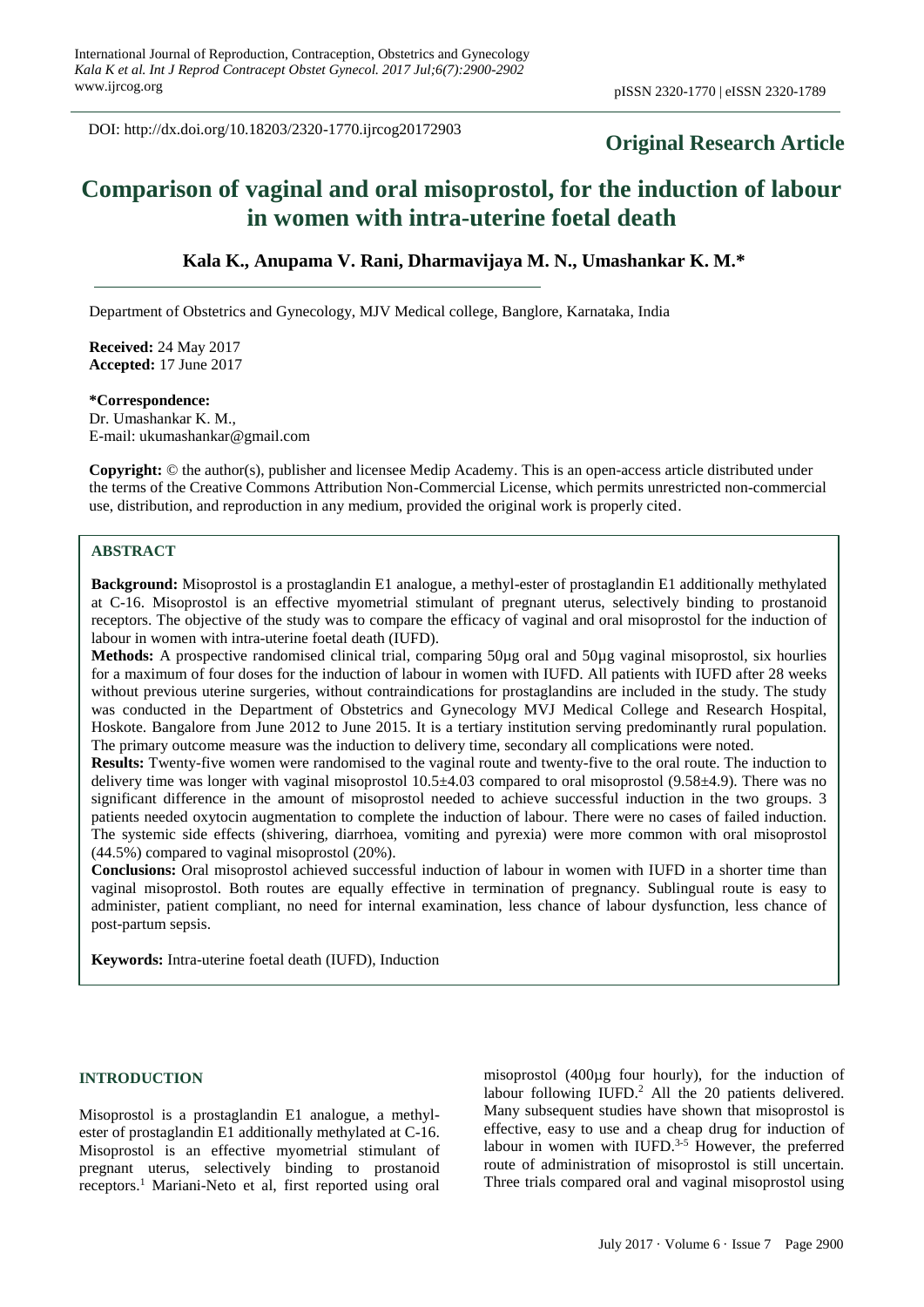different doses and their results were inconsistent.<sup>6-8</sup> Misoprostol is rapidly absorbed orally and vaginally.<sup>9</sup> Zieman et al, in a randomised comparison of absorption kinetics of 400µg of oral and vaginal misoprostol showed that the plasma concentration of misoprostol after oral administration, rose quickly, reaching a peak (227 pg/ml) 34 minutes after administration, fell steeply by 120 minutes and remained low for the duration of the study.<sup>9</sup> In contrast, plasma concentration of misoprostol in subjects who received vaginal misoprostol rose gradually reaching a peak (165 pg/ml) at approximately 80 minutes after administration and declined slowly, to an average of 61% of the peak level at 240 minutes after administration. The objective of this study was to compare the efficacy of oral versus vaginal misoprostol for the induction of labour in women with IUFD.

## **METHODS**

50 pregnant women with IUFD were asked to participate in a randomised clinical trial where the vaginal and oral routes of administration of misoprostol were compared. The study was conducted at mvj medical college and research hospital. Prior to entry to the trial, confirmation of IUFD was made by ultra sound examination. Written informed consent was obtained from each woman before randomisation. Only women with a confirmed IUFD, singleton pregnancy, cephalic presentation and parity less than five were asked to participate.

Women with a malpresentation, foetal macrosomia, previous uterine scar, any contra indications to receiving prostaglandin and renal or hepatic dysfunction were specifically excluded.

All patients participating in the study were admitted in antenatal ward. The initial assessment included patients' demographic features: (age, parity, gestational age), duration of IUFD and an initial Bishop score. The gestational age was calculated from the last normal menstrual period and the duration of IUFD from the date of last foetal movement perception. 25 patients were given Misoprostol 50 micro grams was administered 4 th hourly sublingually and 25 patients are given 50 mcg vaginally (in the posterior fornix), prior to each dose modified bishop score is assessed for a maximum of five doses, or until labour was established. If labour is not established after 4 hours of last dose the same procedure is repeated after 24 hours.

Patients who progressed to active labour were transferred to labour ward and managed accordingly. The primary outcome measure was the interval between induction to uterine contraction induction to delivery time, mode of delivery and secondary outcome measures all complications and adverse effects. Standard statistical methods (p-value; odds Ratio and 95% Confidence Interval) were used to analyse the data. The study was conducted, following approval by the Ethics Committee.

## **RESULTS**

50 women were randomised for the study, of which 25 received oral misoprostol and 25 vaginal misoprostol. Both groups were comparable with respect to maternal age, parity, gestational age at the time of foetal demise, duration of the intra-uterine death, and Bishop Score at commencement of induction (Table 1).

#### **Table 1: Comparison of women with IUFD undergoing induction of labour with misoprostol.**

|                               | <b>Vaginal</b> | Oral         |
|-------------------------------|----------------|--------------|
| Maternal age                  | $26.3 + 4.9$   | $24.7 + 5.6$ |
| <b>Parity</b>                 |                |              |
| Primi                         | 12             | 13           |
| Multi                         | 13             | 12           |
| <b>Gestational</b> age        | $27.4 \pm 5.0$ | $29.2 + 4.5$ |
| <b>Initial Bishop's score</b> |                |              |
| $\leq$ 4                      | 17             | 12           |
| $4 - 6$                       | 5              | 10           |
| $>6$                          | 3              | 3            |
| Response to drugs             | $\mathfrak{D}$ | 2            |
| <b>Failed inductions</b>      |                |              |

#### **Table 2: Comparison of the effect of induction of labour with vaginal and oral route of administration of misoprostol.**

| <b>Effect of induction</b> | <b>Vaginal</b> | MOral'         |
|----------------------------|----------------|----------------|
| Induction to delivery time | $10.5 + 4.03$  | $9.58 \pm 4.9$ |
| Induction to pain interval | 3.37           | 2.37           |

**Table 3: A comparison of side-effects of vaginal and oral administration of misoprostol for the induction of labour.**

|                          | Vaginal | Oral |
|--------------------------|---------|------|
| Vomiting                 | 2/25    | 3/25 |
| Diarrhoea                | 1/25    |      |
| Shivering                | 1/25    | 3/25 |
| Pyrexia                  |         | 1/25 |
| <b>Hyper stimulation</b> |         |      |
| Uterine rupture          |         |      |

The mean induction to delivery time was 9.58±4.9 hours in the oral group and  $10.5±4.03$  hours in the vaginal. Oxytocin augmentation in required in 3 cases. There were no major complications but only minor systemic side effects namely: vomiting, diarrhoea, shivering and pyrexia, these were more common in the oral group than in the vaginal group Table 3. There were no cases of uterine rupture.

## **DISCUSSION**

In this study, the mean induction to delivery time was significantly shorter in the vaginal group 10.5±4.03 when compared to the oral group 9.58±4.9. The doses of